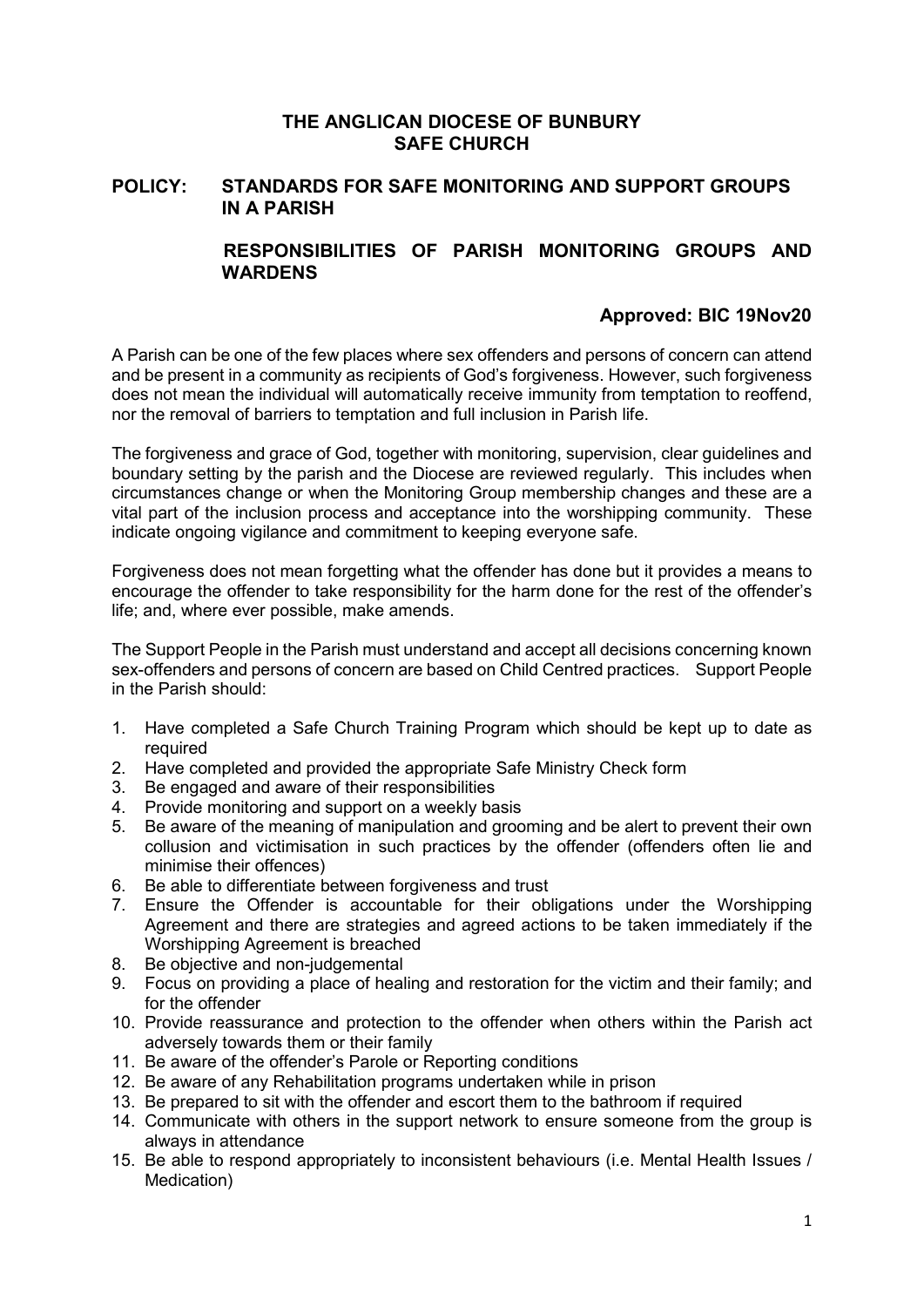- 16. Have resources at hand for the resolution of any issues arising
- 17. Have the ability to make an ongoing commitment to the support network;
- 18. Report any concerning behaviours to the Parish Priest or Director of Professional Standards and the Diocesan Safe Ministry Chairperson
- 19. Not engage in social activities with the offender
- 20. Not invite the individual to functions where there will be children present external to the parish
- 21. Be alert to invitations from other parishes where children may be present and ensure these are not accepted
- 22. Advise the Director of Professional Standards if you will be absent from the Parish so other monitoring arrangements can be made.

#### **Section 557K - Criminal Code – Sex Offenders**

#### **Consorting**

(4) A person who is a child sex offender and who, having been warned by a

police officer —

(a) that another person is also a child sex offender; and

(b) that consorting with the other person may lead to the person being charged with an offence under this section, habitually consorts with the other person is guilty of an offence and is liable to imprisonment for 2 years and a fine of \$24 000.

#### **Lawful Reason to be where there are Children**

(6) A child sex offender who, without reasonable excuse, is in or near a place that is —

(a) a school, kindergarten or child care centre; or

(b) a public place where children are regularly present,

and where children are at the time is guilty of an offence and is liable to imprisonment for 2 years and a fine of \$24 000.

#### **Grooming**

Grooming refers to the process by which sex offenders groom people in the community, such as parents, carers, teachers and children to engage, establish trust and gain access to a child. Sex offenders spend considerable time targeting, enticing and trapping a child for sexual purposes.

There are several specific techniques offenders use to mask their behaviour prior to the abuse as well as during and after the abuse occurs. Many deliberately establish themselves as the kind of person you wouldn't suspect to be a sex offender because they are "too nice" or an upstanding person in the community who readily helps out. This is a powerful tactic as it allows offenders to become embedded in a community and be involved in a number of socially responsible activities such as youth groups, churches and schools, which can give the offender access to a number of potential victims without ever being suspected.

This double life causes parents and others to drop their guards and allow access to their children without suspecting anything. It is important to also note the majority of offenders are known to the family, and too often are family members. Offenders use gifts and deceit to manipulate and silence the child into keeping the sexual abuse a secret.

The second tactic is the ability to charm, to be likeable, to radiate sincerity and integrity. This is crucial in gaining access to children, and the power of this tactic should not be underestimated. Some offenders will attempt to establish peer relationships with people much younger than themselves, as they prefer the company of children to adults, rather than looking for age-appropriate relationships.